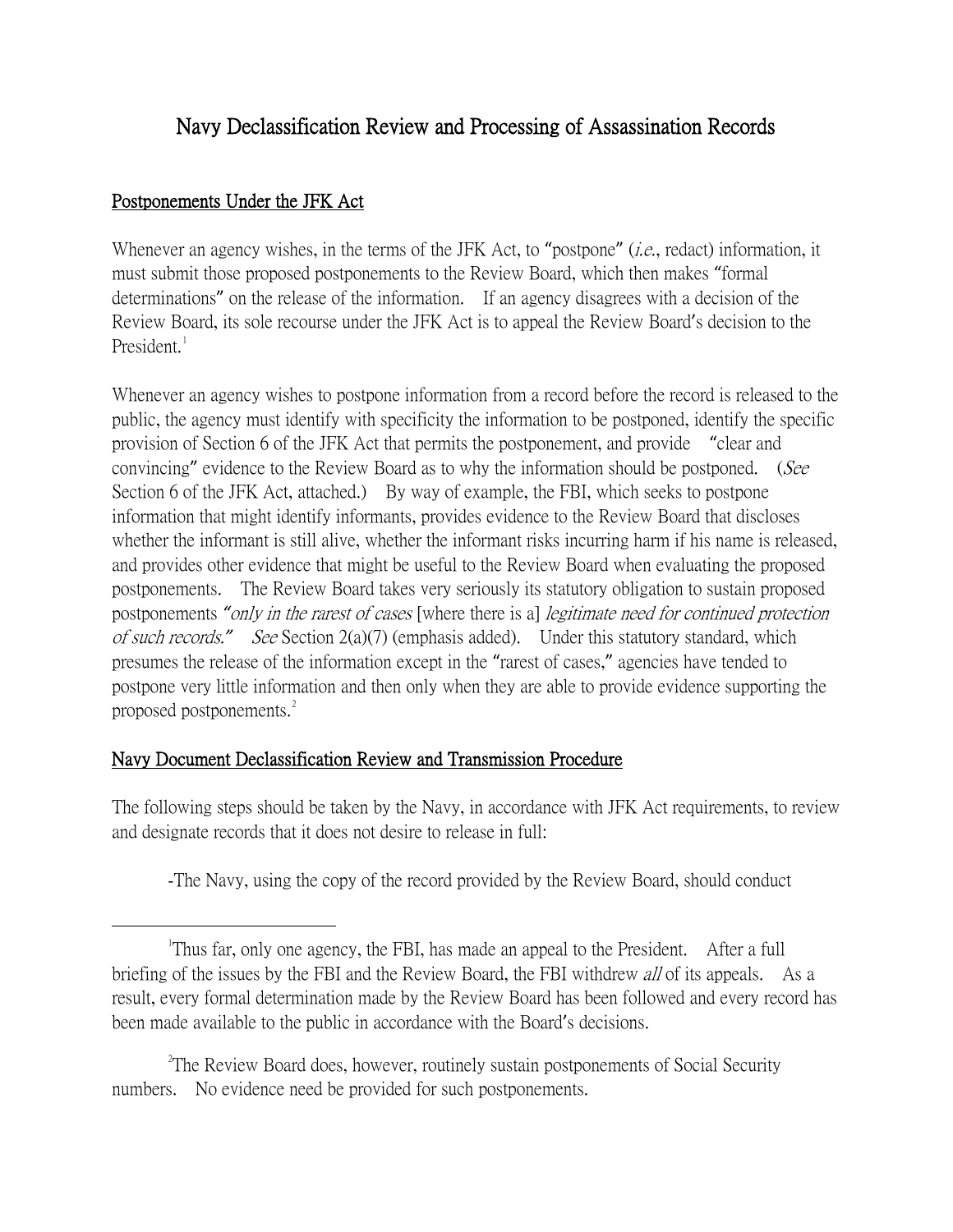declassification review in accordance with Section 6 of the JFK Act, and mark the proposed postponements either by highlighting them, or by clearly bracketing them. Do not obliterate your proposed postponements, or black them out; they must still be readable when returned to the ARRB.

-Upon completion of its declassification review, the Navy should then return to the Review Board (with supporting Record Identification Forms and declassification worksheets attached) all documents previously provided by the ARRB for Navy review, with desired Navy postponements identified by brackets or highlighting, a reason code (from Section 6 of the JFK Act) assigned to each postponement in the margin that identifies which section of the JFK Act justifies each postponement, and with all supporting evidence for each postponement attached to each document in memo or letter format. Please attach a "flag" or "post-it-note" to each page upon which Navy recommended postponements are marked, and write the acronym "USN" in the margin next to each Section 6 JFK Act "reason code."

-A stamped or handwritten entry from a Navy declassifier should be affixed to either the first page of the document, or to the declassification worksheet used by other agencies (if such a worksheet is present), as an indication that the document has been reviewed and Navy equities are either "released in full," or "released as sanitized."

-Once the Review Board staff reviews the Navy's proposed postponements, the staff will notify the Review Board as to whether it concurs with your recommended postponements or not. The Review Board members will then evaluate proposed Navy postponements, in light of ARRB staff recommendations, and the evidence provided by the Navy in support of your desired postponements.

-The Review Board will make formal determinations regarding postponements recommended by the Navy. The Navy will then be promptly notified of the Board's decisions, and will have seven days following formal notification to appeal to the President should the Navy disagree with a Board Determination. (Should the Navy wish to appeal a Board decision, the Review Board staff will explain subsequent procedures.) If there are no postponements recommended by the Navy in a reviewed document; or if there are postponements recommended by the Navy and upheld by the Board; or if the Navy recommends postponements that are not upheld by the Board, and the Navy chooses not to appeal to the President, the Navy equities in those documents will be immediately transmitted to the JFK Collection at the Archives by the ARRB, and released to the public. Whenever records contain postponements following formal determinations by the Review Board, both the unredacted version and the redacted version (processed by the ARRB staff following return of the documents from the Navy) are forwarded to the Archives by the ARRB, and initially only